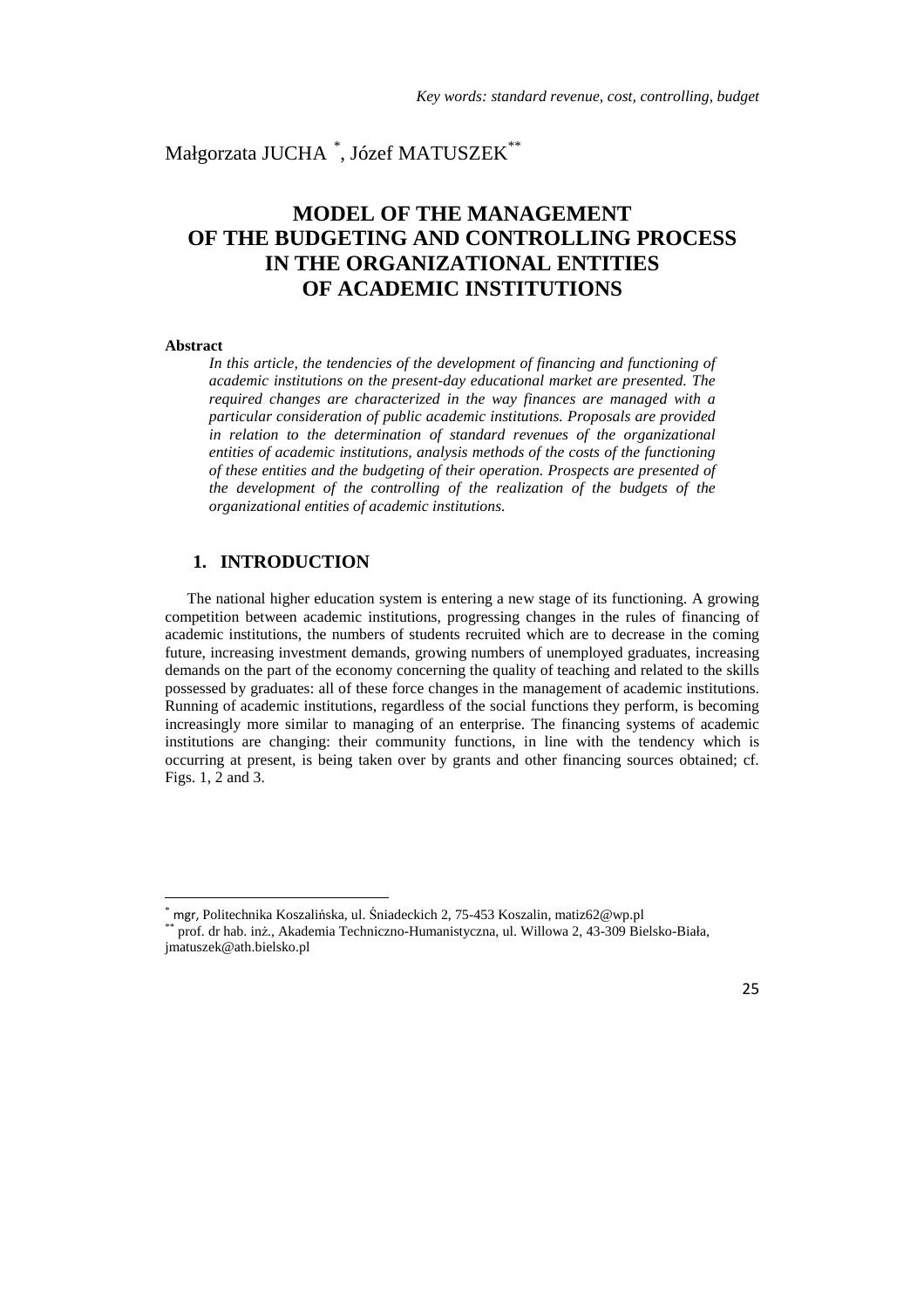

Fig. 1. Diagram of the flow of finances at a medieval university *Source: Author's own studies* 

## **2. PURPOSE AND SCOPE OF THE STUDY**

The basis for decision making in management processes is formed by the knowledge of standard revenues, the real functioning costs, the ability to determine the budgets of individual organizational units, pursuing an adequate staff policy as well as the accuracy of the forecasting of future events in the manner of the university financing, on the labor market, the development of the competition.



Fig. 2. Diagram of the flow of funds at present-day universities *Source: Author's own studies* 

Management of the university's finances is reflected in the efficiency of the use of financial streams, also in the structure of capitals. It has a huge influence on the possibility of the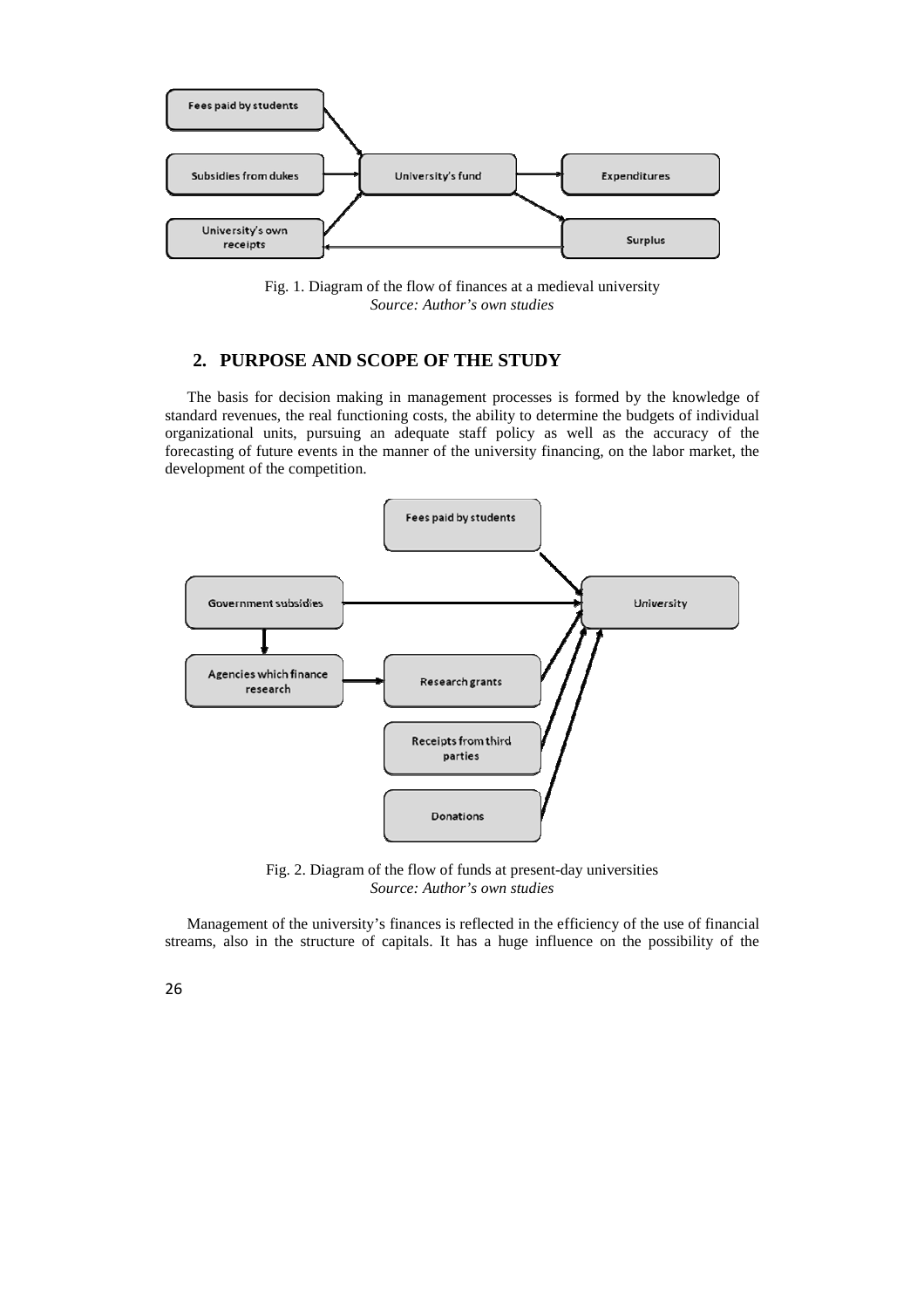development and investing in the university's assets, which constitute the basis for scientific and didactic activities. Decisions concerning the direction of the flow of financial streams are taken under a current internal analysis; they make it possible to determine the strengths and weaknesses of the organization. Tools in the form of analysis indices which correspond to the specificity of the functioning of an academic institution allow one to measure efficiency.



Fig. 3. Diagram of the flow of funds at third generation universities *Source: Author's own studies* 

Current monitoring serves the purpose of an assessment of the financial situation and makes it possible to address unfavorable internal economic phenomena, i.e. the efficiency of the use of financial streams. Monitoring of changes on the market of didactic services makes it possible to compete with competitors and to meet the requirements and preferences of customers.

The purpose of the present study is:

- to develop the data required to determine the management model at a university; this model will guarantee the achievement of the objective and the realization of the university's strategy with specific conditions being met;
- to develop a budgeting model which determines the distribution of funds and the way in which these are disbursed;
- to develop a control method of the realization of financial values and its cohesion with strategic objectives.

The chief effect of the model developed is such an academic institution management system which permits an effective use of the property resources and the financial resources of an academic institution. It also allows a coordination of the activities of all units and enables an achievement of the strategic objective.

Theses of the study: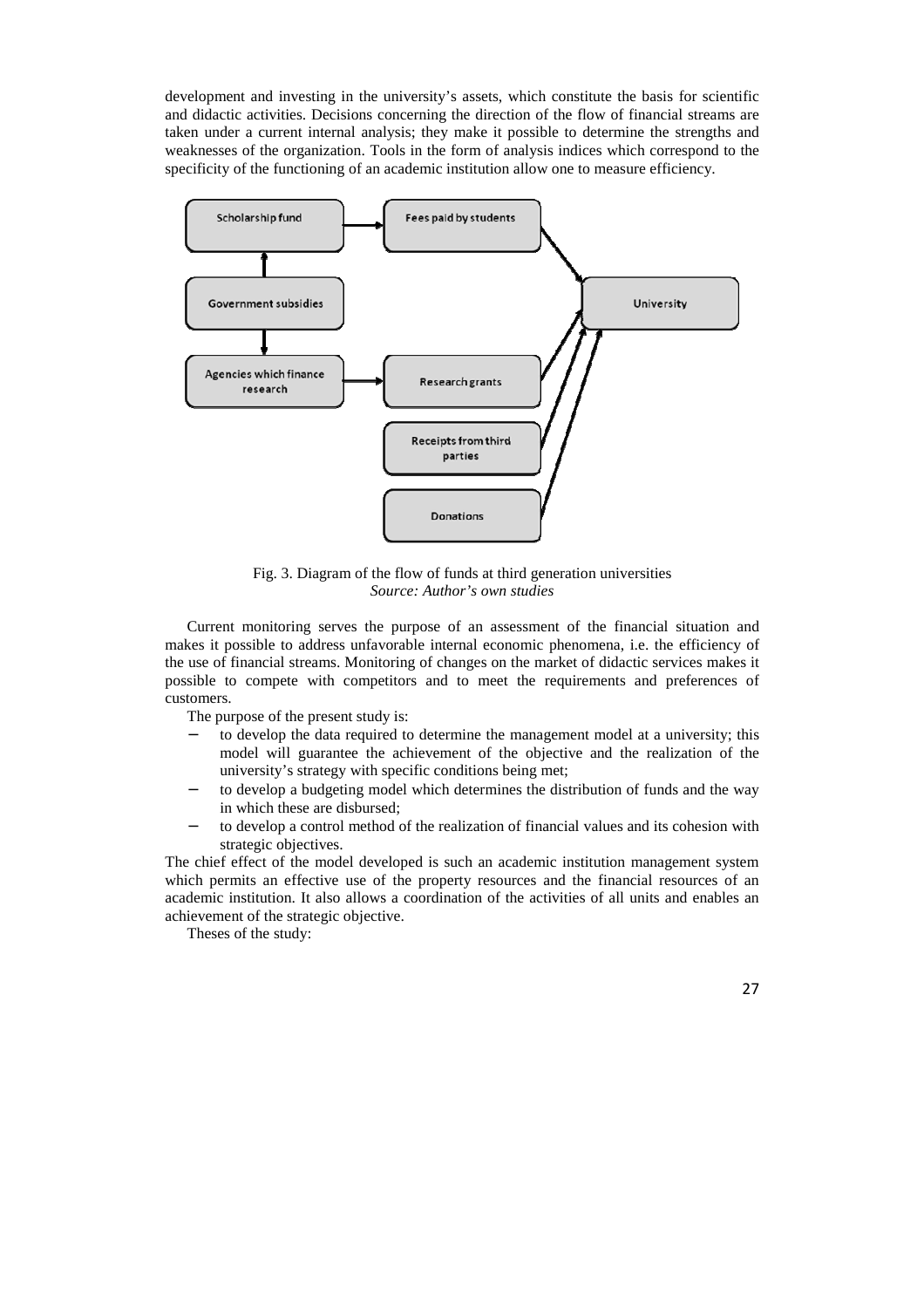The budgeting and controlling model of the organizational entities of an academic institution based on the determination of the standard functioning cost of the organizational entities of an academic institution in combination with the motivating system of the effectiveness of their functioning and the development strategy of an academic institution form the basis for the management of the present-day academic institution:

- financing through revenues,
- a smaller contribution of permanent co-financing,
- a greater staff level factor,
- knowledge of the effects of the operation of teams that are smaller than a faculty.

### **3. STANDARD REVENUES OF THE ORGANIZATIONAL ENTITIES OF AN ACADEMIC INSTITUTION**

#### **3.1. Notion of standard revenues of organizational entities**

The algorithms of the allocation of funds, which are at the disposal of an academic institution to its organizational entities, form the basis for the determination of the standard revenues of the organizational entities of an academic institution. The problem is to determine the real revenues of these entities; these revenues constitute their contribution to the total budget of an academic institution. Standard revenues are understood to be revenues related to didactics, subsidies from the government budget, fees paid by students, receipts from research work and other services to production and service enterprises, local government institutions etc. This is also funds obtained by organizational entities e.g. from cooperation with the economy, through an execution of scientific and research projects by them etc.

#### **3.2. Algorithm of the determination of standard revenues**

A complex organizational structure of an academic institution, the development prospects of an academic institution, the staff development, establishing new fields of study, functioning within the framework of an academic institution of various didactic teams and research teams with various operating costs: all of these result in a requirement to introduce algorithms of a division of funds for the construction of budget and financial controlling of the operation of the individual organizational units of an academic institution<sup>2</sup>. These algorithms, with a growing pressure on an economization of the operation of an academic institution, are constantly being improved and their development has not been completed as of this day. These algorithms are characterized by an increasing accuracy of calculations, determination of funds found and budgeting of increasingly smaller organizational entities of an academic institution: chairs, independent departments etc.

The model proposed to cover the needs of decision making at an academic institution permits a determination of the real costs of the functioning of an organizational entity (1).

l

<sup>2</sup> MATUSZEK J., JUCHA M.: *Koszty kształcenia studentów na przykładzie kierunku studiów Zarządzanie i Inżynieria Produkcji, Komputerowo zintegrowane zarządzanie*, Tom II, Opole 2011, s. 98- 107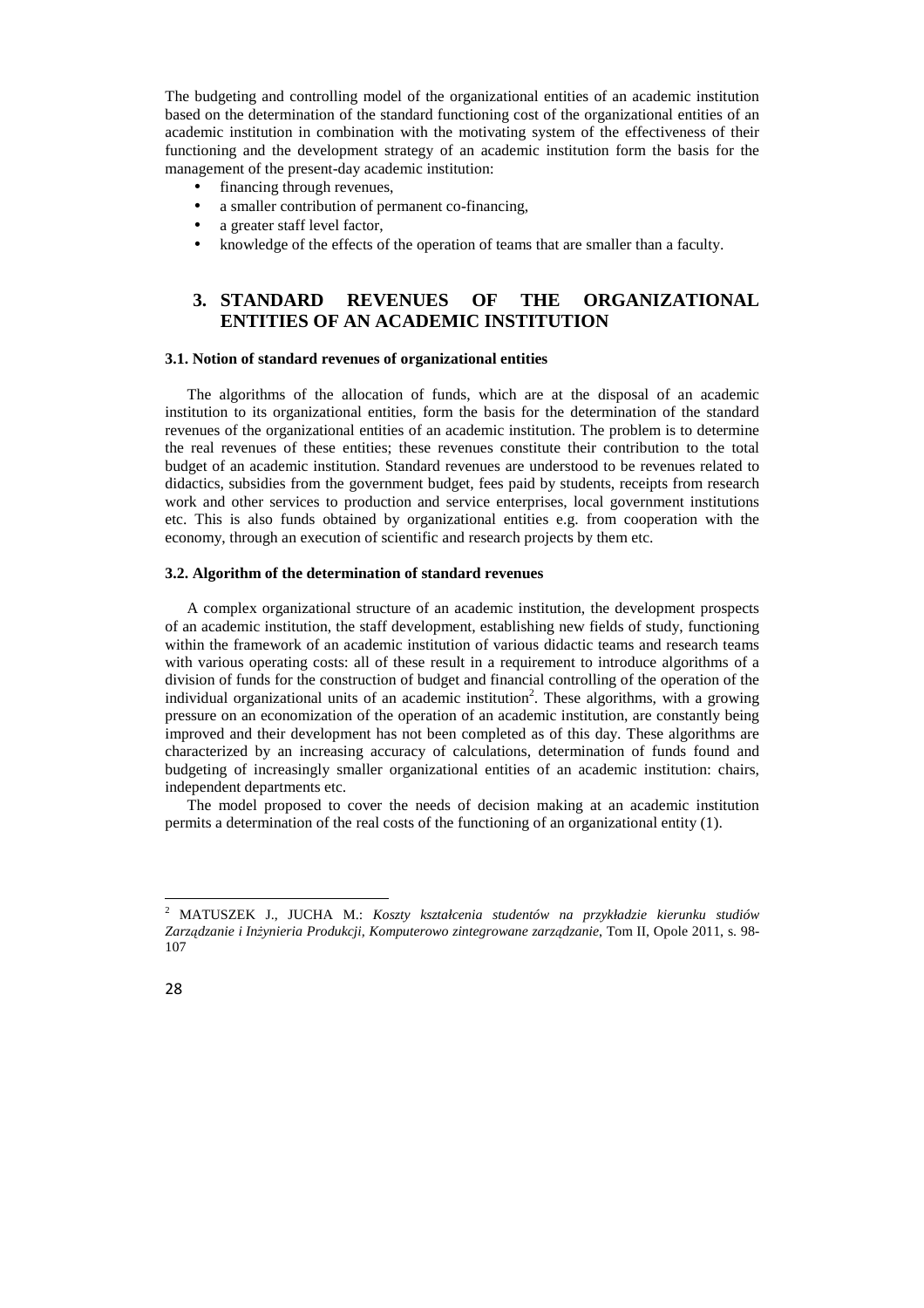$$
Fj = Fk_j + Fs_j = Fk_j + \sum_{K} ((F_{SBKj} + F_{SCKj})^* \frac{IG_{Kj}}{IG_K})
$$
\n(1)

where:

| $F_{SBkj}$        | - funds allocated to "j" unit from government budget for students<br>attending classes organized by it and who study on "k <sup>th</sup> " field of studies, |  |  |  |  |  |  |
|-------------------|--------------------------------------------------------------------------------------------------------------------------------------------------------------|--|--|--|--|--|--|
| $F_{SCKi}$        | - funds allocated to "j" unit from fees paid by those students                                                                                               |  |  |  |  |  |  |
|                   | who attend the classes organized by it and who study                                                                                                         |  |  |  |  |  |  |
|                   | on "k <sup>th</sup> " field of studies                                                                                                                       |  |  |  |  |  |  |
| KS.               | – field of studies,                                                                                                                                          |  |  |  |  |  |  |
| $IG_{\text{kip}}$ | - number of hours related to given classes taking into consideration                                                                                         |  |  |  |  |  |  |
|                   | cost consumption index "p" of classes run by "j <sup>th</sup> " organizational entity                                                                        |  |  |  |  |  |  |
|                   | on "k <sup>th</sup> " field of studies,                                                                                                                      |  |  |  |  |  |  |
| IG <sub>k</sub>   | - number of hours of classes on the field conducted by an academic                                                                                           |  |  |  |  |  |  |
|                   | institution on "k <sup>th</sup> " field of studies, whereas:                                                                                                 |  |  |  |  |  |  |
| Fj                | - funds allocated to "j" entity, for $j = 1, \ldots J$ ,                                                                                                     |  |  |  |  |  |  |
| Fkj               | - funds allocated to "j" entity for the staff of this entity,                                                                                                |  |  |  |  |  |  |
| Fsj               | - funds allocated to "j" entity for those students who attend the classes<br>conducted by it.                                                                |  |  |  |  |  |  |
|                   |                                                                                                                                                              |  |  |  |  |  |  |

With this settlement of finances in relation to chairs, the funds allocated correspond to the real functioning costs of chairs. The abovementioned costs need to constitute the basis for making strategic decisions of an academic institution and a department; they should form the grounds for the budgeting of the organizational entities of a department. The heads of the entities are forced to economize (the more there are hours conducted on a field of studies in those units that conduct this field, the smaller amounts of funds are allocated to them).

### **4. CALCULATION OF TEACHING COSTS**

#### **4.1. Modeling of teaching costs**

In order to introduce actions concerning the functioning of an academic institution both in the area of costs and incomes, the university authorities need to possess fast and properly computed initial calculation so that the effects of the decisions taken could be determined.

An academic institution, while preparing to open a new field of studies, before it takes a decision, needs to collect information concerning the following:

- any additional costs to be borne by an academic institution,
- the values to be reached by the costs during the first year,

what costs will burden the budget of the academic institution in the years to come.

Obtaining of this information with the currently used account of costs based on historic data does not permit a calculation of future costs. This requires a lot of work and time, which is also a cost value: "time is money".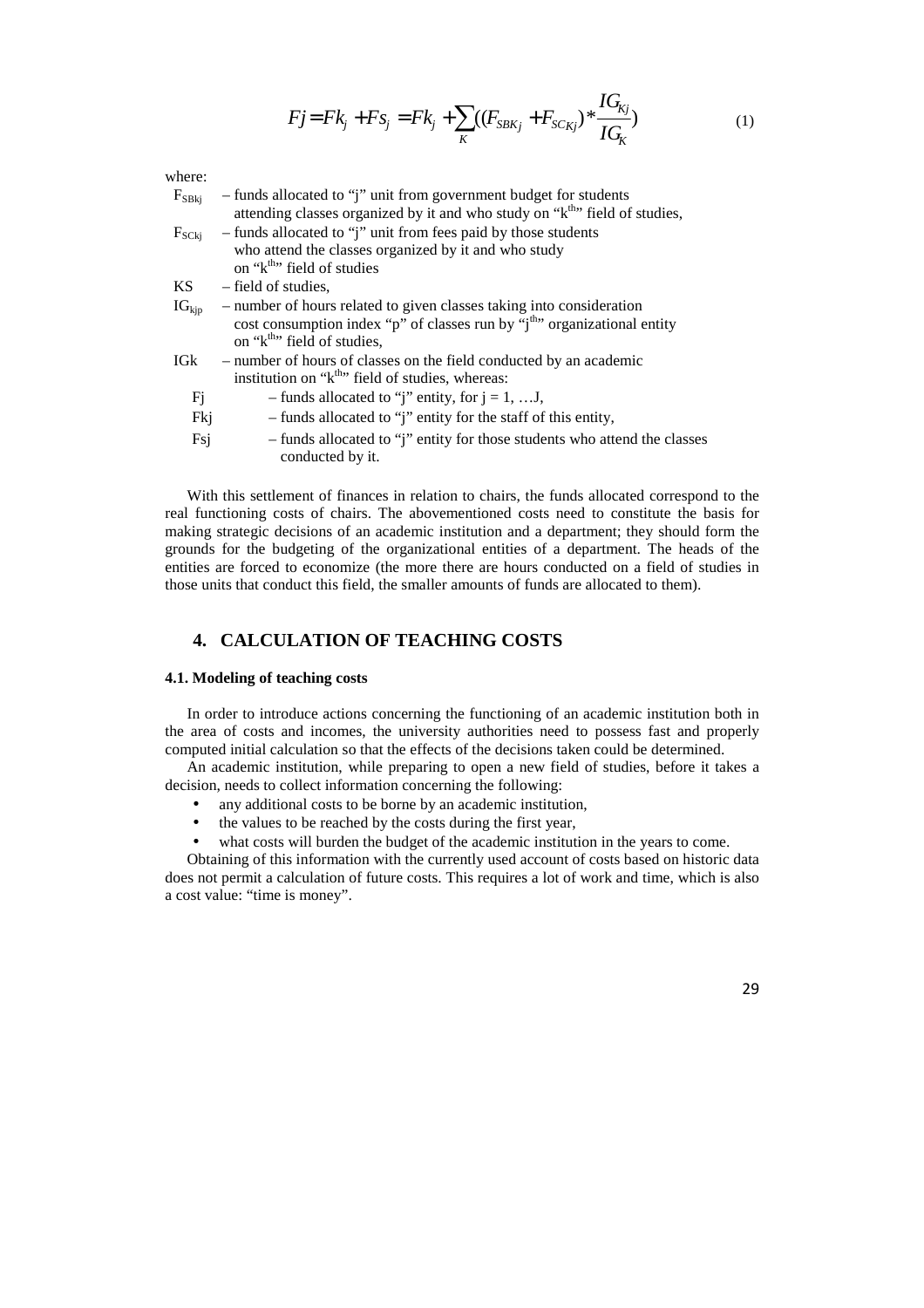A solution was proposed based on the results of an analysis of the structure of costs by type which was conducted on the basis of reporting data from several academic institutions<sup>3</sup>. The results of this analysis demonstrate that the most important cost which is borne by academic institutions is personnel costs as they constitute over 70 per cent of the total costs. If we accurately assess the personnel costs, the remaining value can be added on the basis of a cost margin.

For the purpose of a calculation of personnel costs, the data is required concerning those parameters which have an impact on them. When analyzing personnel costs, it was established that the head of an entity, prior to making a decision concerning opening of a new field of studies, needs to be familiar with those analytical values which have an influence on the calculation of the final cost; these are the following:

- − number of lecture groups,
- − number of class groups,
- − number of laboratory groups,
- − staffing,
- − rates of remuneration for those who are employed to operate the field of studies.

The authorities of an academic institution need to know the value of the costs; they also need to know what profits can be expected in relation to the subsidy obtained and fees for studies in connection with the opening of a specific field of studies. Owing to this information, it can be established what the consequences of the decisions will be. If a loss is the result of specific activities, it needs to be assessed over what period it will maintain; if the result is a profit, then its value needs to be determined.

In order to obtain complete information in this scope, the account of teaching costs makes it possible to capture the full teaching cost over the financial year.

In order to find a cost structure which will provide an answer to the question: how much does one student cost over a year?, it is necessary to establish and to analyze several managerial factors which are required to take a decision, such as the following:

- − what product (e.g. a new field of studies),
- − data concerning the demand in the scope of dynamics,
- − qualitative limitations (fashion, demand on the labor market for concrete specialists, easy and comfortable studying),
- − the picture of the situation on the market.

One needs to pay attention to the fact that in the case of determining fees for educational services, costs are not the only value that limit their amount. An example is fees for legal, medical and psychology studies. The price for the abovementioned field of studies depends from the demand, while the price for extramural studies is not a factor which discourages future students. An example where the price for the studies constitutes the main condition concerning undertaking of studies is technical studies, which require a huge amount of work on the part of future students during the studies; technical studies are much more difficult concerning the subjects; yet another factor is skills which are tested during laboratory classes on technical studies.

A decision taken by the university authorities concerning the possibility to undertake actions aimed at starting such a field of studies needs to depend above all from the scientific

l

<sup>3</sup> KOPCZEWSKI M., JUCHA M.: *Analiza kosztów kształcenia w procesie podejmowania decyzji w szkołach wyższych, Uwarunkowania zastosowań e-biznesu w gospodarce,* Wyższa Szkoła Ekonomiczno-Informatyczna, Warszawa, 2008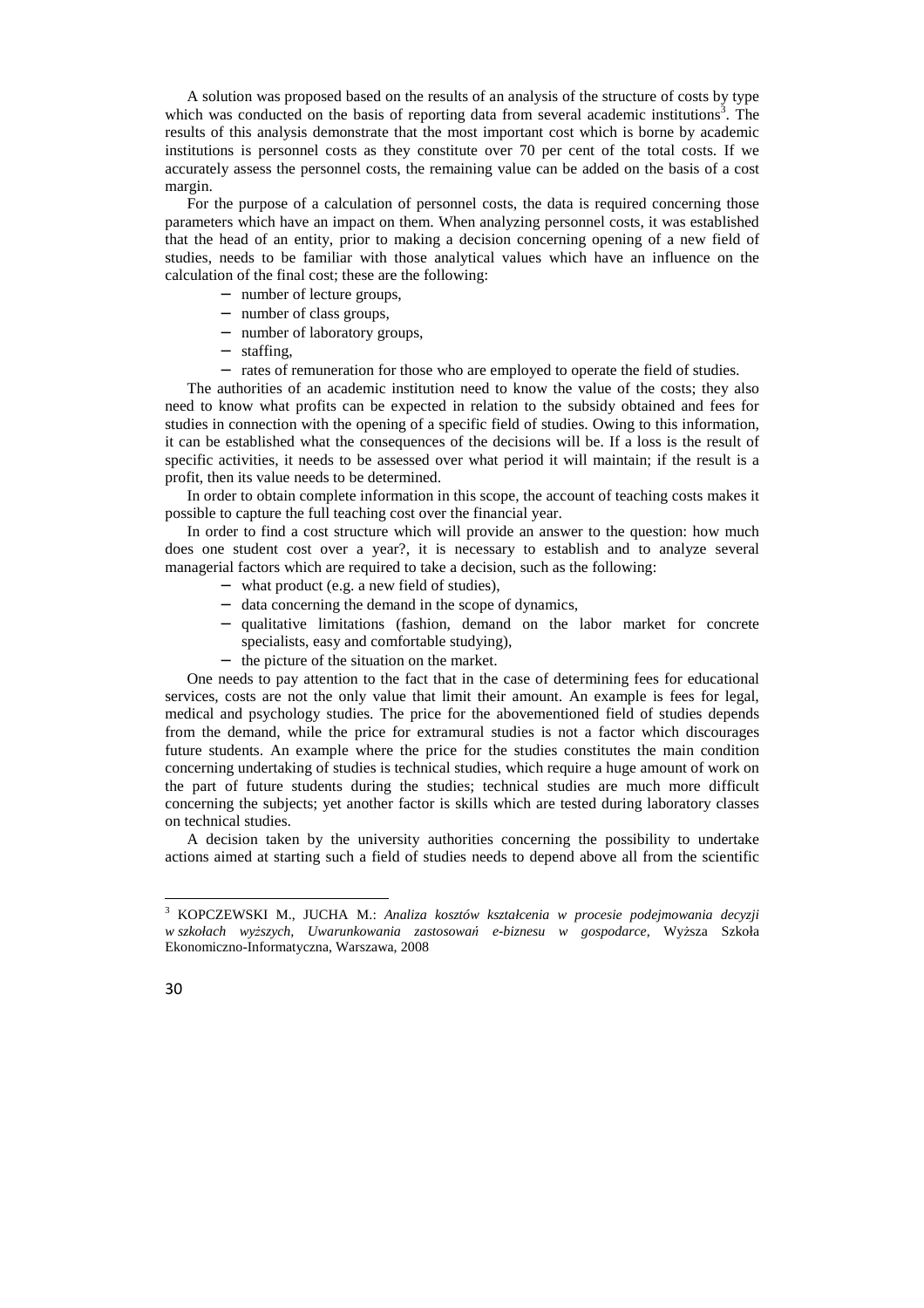personnel, secondly from the laboratories and their equipment, and thirdly from the costs that need to be borne in order to obtain a good quality of teaching.

Taking into account the abovementioned quantitative parameters (e.g. the number of hours, the hourly rate) and qualitative parameters (the level of teaching), it is to be stated that the teaching costs are not the only factor on which decisions taken at an academic institution are based. The cost values that need to be calculated and the qualitative factors give a complete value of didactic services.

A numerical example will be presented below, which demonstrates the significance of the calculation of the basic decision factor, i.e. the cost of remuneration.

#### **4.2. Estimation of teaching costs**

The purpose of an estimation of teaching costs is to determine which costs need to be taken into account when planning to open a new field of studies. In item 4.1, those costs were described which have a substantial impact on decisions related to planning a new field of studies. The components of personnel costs related to conducting didactic classes on a field of studies are comprised of data concerning the following:

- number of didactic hours.
- types of didactic classes,
- the hourly rates of those persons who conduct didactic classes.

The abovementioned data constitutes the elements of the dependence $4$  which calculates the costs of conducting a subject. The component of the cost of conducting a subject includes the personal cost, which can be calculated on the basis of (2):

$$
Ko = \left[ (Lh_w \cdot Gr_w \cdot A_w) + (Lh_c \cdot Gr_c \cdot A_c) + (Lh_p \cdot Gr_p \cdot A_p) + (Lh_i \cdot Gr_i \cdot A_i) \right] \cdot N
$$
\n(2)

where:

l

 $K\omega$  – the personal cost of the subject,

 $\mathbf{L}\mathbf{h}_{w}$  – the number of lecture hours for the subject,

 $\mathbf{L}\mathbf{h}_{\varepsilon}$  – the number of class hours for the subject,

 **– the number of laboratory hours for the subject,** 

 $\mathbf{L}\mathbf{h}_{\mathbf{F}}$  – the number of project hours for the subject,

 $\mathbf{C}_{\mathbf{u}v}$  – the number of lecture groups,

 $\mathbf{Gr}_{\epsilon}$  – the number of class groups,

 $G_{\text{F}}$  – the number of laboratory groups,

 $G_{\mathbb{F}}$  – the number of project groups,

 $A_w$ ,  $A_z$ ,  $A_z$ ,  $A_w$ ,  $A_w$ ,  $A_w$ ,  $A_w$ ,  $A_w$ ,  $A_w$ ,  $A_w$ ,  $A_w$ ,  $A_w$ ,  $A_w$ ,  $A_w$ ,  $A_w$ ,  $A_w$ ,  $A_w$ ,  $A_w$ ,  $A_w$ ,  $A_w$ ,  $A_w$ ,  $A_w$ ,  $A_w$ ,  $A_w$ ,  $A_w$ ,  $A_w$ ,  $A_w$ ,  $A_w$ ,  $A_w$ ,  $A_w$ ,  $A_w$ ,  $A_w$ ,  $A_w$ ,  $A_w$ ,  $A_w$ ,  $A_w$ ,  $A_w$ , laboratories, projects,

 $\mathbf{N}$  – the value which increases the costs of remuneration (benefits to employees 30%), a constant of 1.3.

<sup>4</sup> KOPCZEWSKI M., JUCHA M.: *Analiza kosztów kształcenia w procesie podejmowania decyzji w szkołach wyższych, Uwarunkowania zastosowań e-biznesu w gospodarce,* Wyższa Szkoła Ekonomiczno-Informatyczna, Warszawa, 2008, str. 118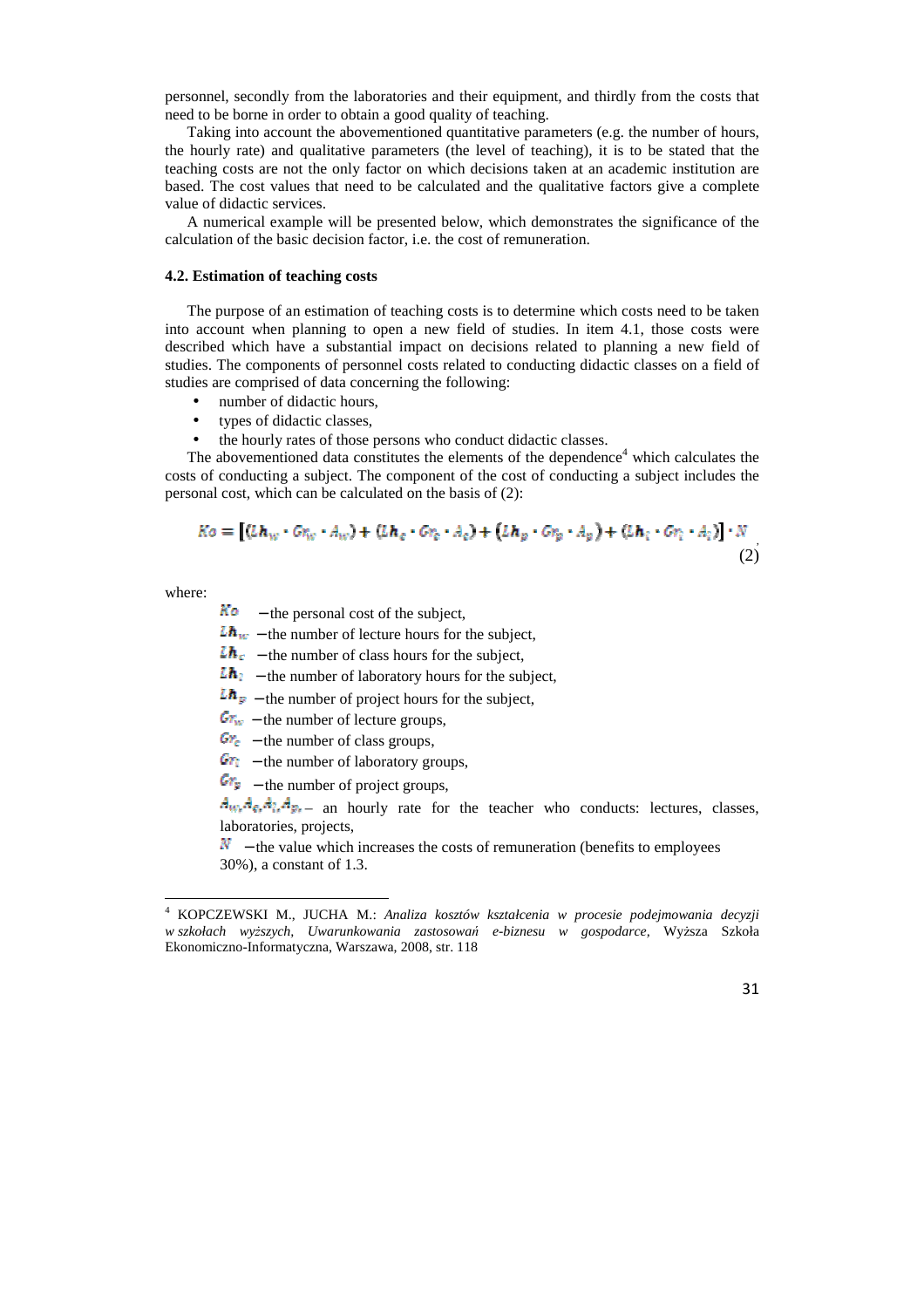The personal costs obtained from Dependence (2) is a component of the cost of conducting a subject (3):

$$
Kpp = Ko + (Ko \cdot C), \tag{3}
$$

where:

 $Kpp$  – the cost of conducting a subject,

 $K_0$  – personal cost (gross remuneration + margins),

 $\mathbb{C}$  – proportion of personal costs to total costs 2/8 (costs of maintaining rooms,

laboratories: energy, materials, external services, depreciation, equipment).

On the basis of Dependence (3), the cost of conducting a subject is calculated by accepting an estimate number of didactic hours. At the same time, the data concerning remuneration rates is calculated on the basis of remuneration tables of those employees who are academic teachers, as specified in the Regulation issued by the Minister of Science and Higher Education concerning the conditions of remuneration for work and granting of other benefits in relation to work to employees hired by public academic institutions, dated 22 Dec. 2006, Journal of Laws No. 251, Item 1852 from the year 2006. The results obtained from Dependence (3) are presented in Table 1 on the example of a subject which is conducted in the "Information Science" field of studies by the Faculty of Electronics and Information Science at the Koszalin University of Technology. This subject is conducted for 44 hours. The following persons are involved in conducting the subject: one professor who delivers lectures and an assistant who conducts classes. The didactic hours are divided into two types of didactic classes in the form of 22 hours of lectures and 22 hours of classes. It was accepted for the purpose of calculations that the cost of the monthly gross remuneration of the professor is approximately PLN 5,000 and PLN 2,800 of the assistant. The remuneration multiplied by 12 months and divided by the teaching load gives the hourly rate of conducting the didactic classes. The teaching load is the number of didactic hours conducted by an academic teacher during an academic year, which corresponds to the position in the university. For example, 240 hours of the teaching load are accepted for the professor to calculate the rate, and 240 hours of the teaching load for the assistant to calculate the rate; the result was multiplied by the number of the didactic hours and further increased by 30 per cent. This increase is related to margins for remuneration which constitute those costs which must be borne by an employer to hire employees. These are social insurance premiums, the employee benefit fund and the reward fund.

The example given above demonstrates dependences between the remuneration cost and the data required for its calculation; it demonstrates the possibility to calculate the total costs of conducting a subject. In order to calculate the cost of conducting a field of studies, the subjects included in the curriculum need to be put together; further, the number of hours, the forms of conducting of classes and the number of student groups need to be established. When possessing these values, the employees need to be assigned to each subject; then, on the basis of the contract concluded with each of them, we can determine the rate for one hour of classes conducted.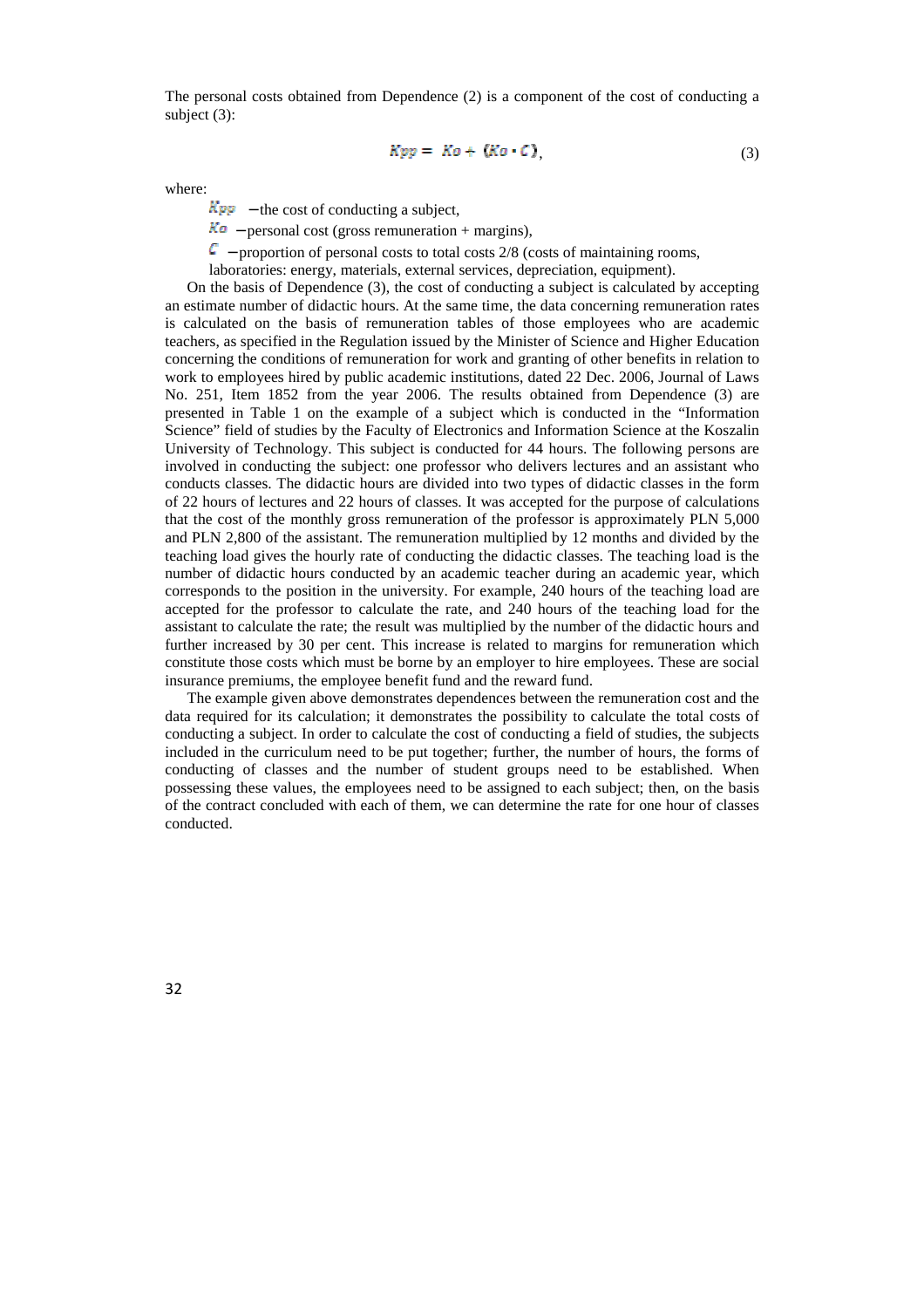|                           |          |            | Number           |            | Rate for       | Costs of | Personal | Cost of    |
|---------------------------|----------|------------|------------------|------------|----------------|----------|----------|------------|
| Subject                   | Number   | Form of    | of               | Lecturer'  | didactic       | remunera | costs    | conducting |
|                           | of hours | conducting | groups           | s position | hour           | tion     |          | of subject |
|                           |          | of classes |                  |            |                |          |          |            |
|                           |          |            | G <sub>rw/</sub> |            | Aw/Ac          |          | Kow/Koc  | <b>Kpp</b> |
|                           |          |            | Grc              |            |                |          |          |            |
| Analog                    | 44       | 22         |                  | professor  | <b>PLN 250</b> | 5 500    | 7 1 5 0  | 28 9 58    |
| technique-<br>signals and |          | lectures   |                  |            |                |          |          |            |
| systems                   |          | 22         | $\overline{4}$   | assistant  | <b>PLN 140</b> | 12 3 20  | 16 016   |            |
|                           |          | classes    |                  |            |                |          |          |            |

Tab. 1. Components of the calculation of the costs of conducting a subject related to opening a new field of studies

*Source: Author's own study* 

The cost of conducting a field of studies is the sum of the costs of the realization of the subjects which are foreseen to be conducted in the teaching standards, which are obtained from the following dependence:

$$
Kpk = (Kpp1 + Kpp2 + Kpp3 + \cdots + Kppi),
$$
\n(4)

where:

 $Kpk$  – the cost of conducting of a field of studies,

 $Kpp_i$  – the cost of conducting of  $i^{\text{th}}$  subject.

What cost will be borne by an academic institution when introducing an exemplary subject?

The calculation results obtained with the use of the model provide answers to this and other questions above. They enable those who manage an academic institution to take a decision concerning those fields of studies which are being opened or closed.

Prior to taking a decision concerning opening of a new field of studies or concerning a continuation of an existing one, it is to be remembered that over 70 per cent of the teaching cost of a student is remuneration and margins.

One also needs to bear it in mind that it is not only numerical data concerning costs which is required to make managerial decisions. Several non-measurable factors need to be considered. First of all, one needs to determine what product is of an interest to them: e.g. a new field of studies; data concerning the demand needs to be collected; a long-term forecast of the demand for a given field of studies needs to be provided, it is to be determined how this demand will be changing in time.

The authorities of an academic institution need to remember that the cost is a certain consequence of taking decisions concerning the fields of studies. For this reason, fast information concerning its amount will offer a possibility to secure a source to cover this expense.

The precise data used in the example do not allow one to determine the teaching costs in a situation when we deal with a plan. This plan does not include answers to those questions which are asked at universities:

What will be the intake of students? – this is the basis for the planning of finances in didactic activities in compliance with the dependence as accepted in the example.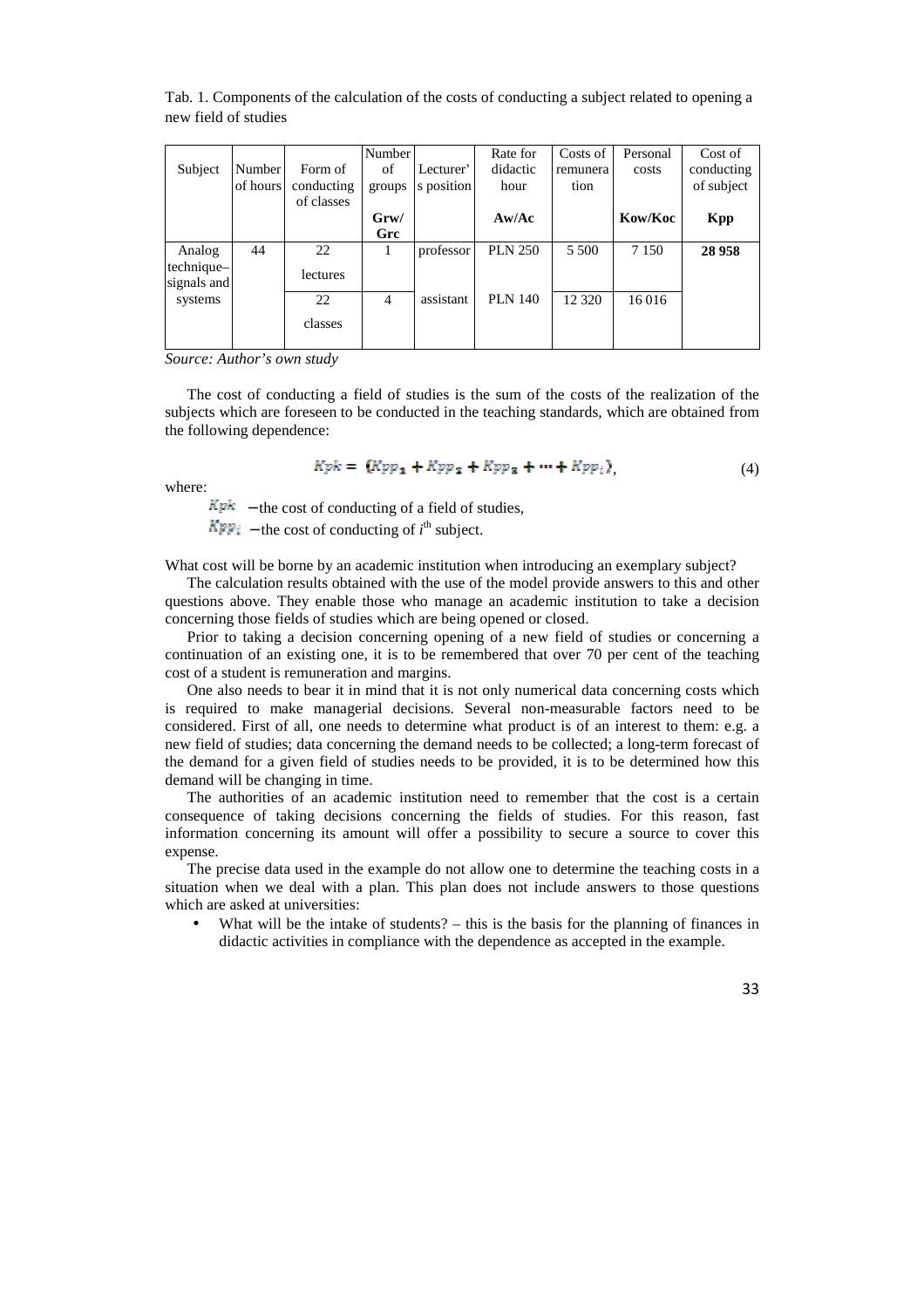- How many student groups will there be?
- How many didactic hours will there be?

The lack of information concerning the number of students accepted forces an estimate; hence, it is necessary to develop a model which takes into account the imprecise nature of information. Approximate values need to be accepted in planning as it will never be possible to foresee an exact number of students accepted, which determines answers to the questions as to how many groups and how many hours.

For this reason, the model proposed of the calculation of the teaching costs includes an element of uncertainty in the form of fuzzy numbers.

The cost calculation model based on fuzzy numbers has allowed the gap to be filled concerning the lack of strategic information. For this reason, the proposal for academic institutions in the form of a model of the costs account addresses the needs of managers. This is a model which offers the possibility to provide answers to questions related to the cost of the subject, the field of study, the entity and the entire academic institution concerning the teaching of students and graduates. It facilitates forecasting with the aid of imprecise data and permits an introduction of historic (precise) data, owing to which the plan can be reviewed with respect to its execution. Any aberrations occurring serve as an indication and make it possible to make input data more precise as the imprecision level of input data determines the imprecision of output data.

#### **4.3. Estimation of teaching costs based on fuzzy numbers: an example**

The purpose of this example is an illustration of the determination of the total cost of conducting of a subject on the basis of the model proposed. The determination of the cost is related to the subject of Economic Sciences.

Table 2 contains those components which are used to determine costs. The manner of the determination of the cost of conducting a subject  $\mathbb{K}^{\mathbb{R}}$  is specified in the internal regulations of the academic institution. The following factors: the number of groups, the hourly rate of work, the number of hours etc. have an influence on the value of the cost. Value  $\mathbf{KPP}$  in Table 2 was determined on the basis of precise data. It was assumed that the number of groups formed in the new academic year is 1 for lecture groups and 4 for class groups.

Tab. 2. Components of the calculation of the costs of conducting of a subject in relation to opening of a new field of studies

|                      | Number   | Form of       | Number of Lecturer's    |                        | Rate for                                 | Costs of     | Personal | Costs of      |
|----------------------|----------|---------------|-------------------------|------------------------|------------------------------------------|--------------|----------|---------------|
|                      | of hours | conducting    | groups                  | position               | didactic                                 | remuneration | costs    | conducting of |
|                      |          | of classes    |                         |                        | hour                                     |              |          | subject       |
| Subject              |          | Lhw/Lhć       |                         |                        | $Aw/A\acute{c}$                          |              | Kо       | Kpp           |
|                      |          |               | $\frac{Gr_{W}}{Gr_{c}}$ |                        |                                          |              |          |               |
| Economic<br>Sciences | 70       | 45 lectures   |                         | Professor<br>Assistant | 300 z <sub>t</sub><br>120 z <sub>i</sub> | 13500        | 17 550   | 47 357        |
|                      |          | 25<br>classes | $\overline{4}$          |                        |                                          | 12000        | 15 600   |               |

*Source: Author's own study*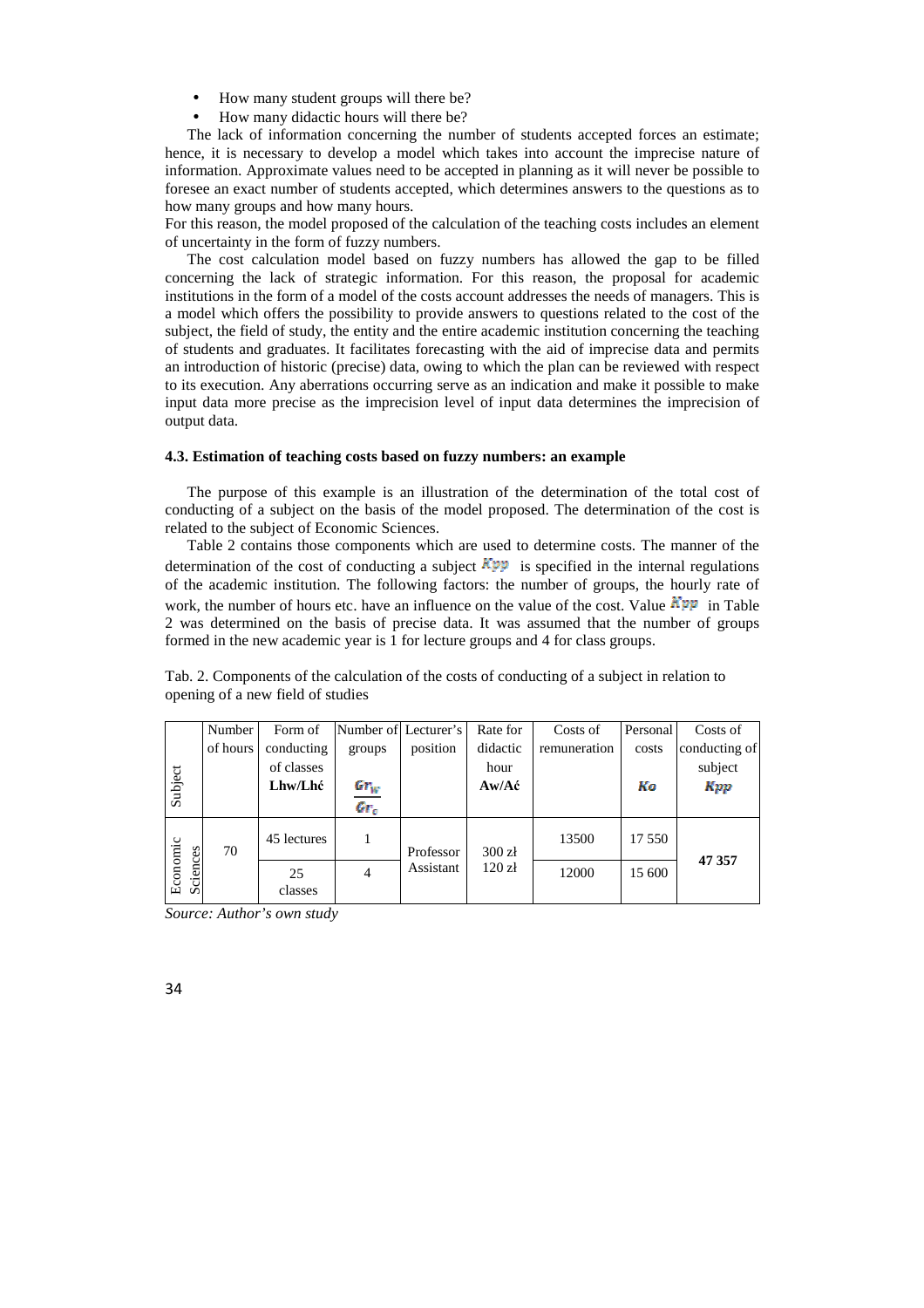Concerning this approach, there arises the following question: *what costs are related with conducting of the subject in the case when part of the data is of an imprecise nature?* For example, the number of lecture and class groups is determined with fuzzy numbers. To provide an answer to this question, the model  $MK(1)$  proposed was used.

In the model, the following set was accepted of fuzzy decision variables  $\vec{V}$ :

$$
\hat{V} = \{ \widehat{Ko}_{w}, \widehat{Ko}_{c}, \widehat{Ko}, \widehat{Kpo}, \widehat{Lh}_{w}, \widehat{Lh}_{c}, \widehat{Gv}_{w}, \widehat{Gv}_{c}, \widehat{A}_{w}, \widehat{A}_{c}, \widehat{C}_{1}, \widehat{C}_{2}, \widehat{N}_{w1}, \widehat{N}_{w2} \},
$$
(5)

where:

 $\widehat{ka}_{w}$  – the personal cost of lectures,

 $\overline{K}$ <sub> $\overline{O}_F$ </sub> – the personal cost of classes,

 $\overline{\text{K}\text{o}}$  – the personal cost of conducting of the subject,

 $\widehat{Kpp}$  – the cost of conducting of the subject,,

 $\widehat{\mathbf{L}\mathbf{h}}_{w}$  – the number of lecture hours for the subject,

 $\overline{\mathbf{L}} \cdot \mathbf{h}_{\epsilon}$  – the number of class hours for the subject.

 $\overline{Gr}_{\varepsilon}$  – foreseen number of class groups,

 $\widehat{G_{\mathcal{F}_{W}}}$  – foreseen number of lecture groups of the representation of fuzzy numbers,

 $\overline{A}_{w}$  – the hourly rate of the teacher in charge of the lectures,

 $\overline{A}_{\varepsilon}$  – the hourly rate of the teacher in charge of the classes,

 $\hat{\mathcal{C}}_1$ ,  $\hat{\mathcal{C}}_2$  – constant proportionalities of personal costs to total costs,

 $\widehat{N}_{w1}$ .  $\widehat{N}_{w2}$  – the value which increases the costs of remuneration.

Variables  $\vec{v}$  represent costs and the components required for their calculations. The relations which describe how the values of costs depend from specific parameters are formulated in the form of relationship  $\vec{R}_{LR}$ :

$$
\hat{R}_{LR} = \{ \hat{R}_{LR,1}, \hat{R}_{LR,2}, \hat{R}_{LR,3}, \hat{R}_{LR,4} \},
$$
\n(6)

where the individual relations in compliance with [4] take the following form:

$$
\hat{R}_{LR,\mathbf{1}}; \ \hat{K\varrho}\varrho \cdot \hat{C}_{\mathbf{2}} = \hat{K\varrho} \cdot \hat{C}_{\mathbf{1}} \tag{7}
$$

$$
R_{LR,2}: Ko = Ka_W + Ko_e \tag{8}
$$

$$
\vec{R}_{LR,2}: \ \vec{K}^{\circ}_{Q} \cdot \vec{N}_{w1} = \vec{L}\vec{h}_e \cdot \vec{Gr}_e \cdot \vec{A}_e \cdot \vec{N}_{w2}
$$
\n
$$
(9)
$$

$$
\overline{R}_{LR,4}: \overline{K}o_W \cdot \overline{N}_{W1} = \overline{L}\overline{h}_W \cdot \overline{G}_{\overline{W}} \cdot A_W \cdot \overline{N}_{W2}
$$
\n(10)

The variables of costs, i.e.  $\overline{Ka}_{\mu\nu} \overline{Ka}_{\varepsilon} \overline{Ka}_{\varepsilon}$  form a set of input variables  $\overline{U}$  whereas the remaining variables  $\overline{L}$ **h**<sub>e</sub>,  $\overline{C}$ <sub>n</sub>,  $\overline{C}$ <sub>n</sub>,  $\overline{A}$ <sub>w</sub>,  $\overline{A}$ <sub>e</sub>,  $\overline{C}$ <sub>1</sub>,  $\overline{C}$ <sub>1</sub>,  $\overline{C}$ <sub>1</sub>,  $\overline{C}$ <sub>1</sub>,  $\overline{C}$ <sub>1</sub>,  $\overline{N}$ <sub>w</sub><sub>1</sub>,  $\overline{N}$ <sub>w</sub><sub>1</sub> form output variables  $\overline{Y}$ .

35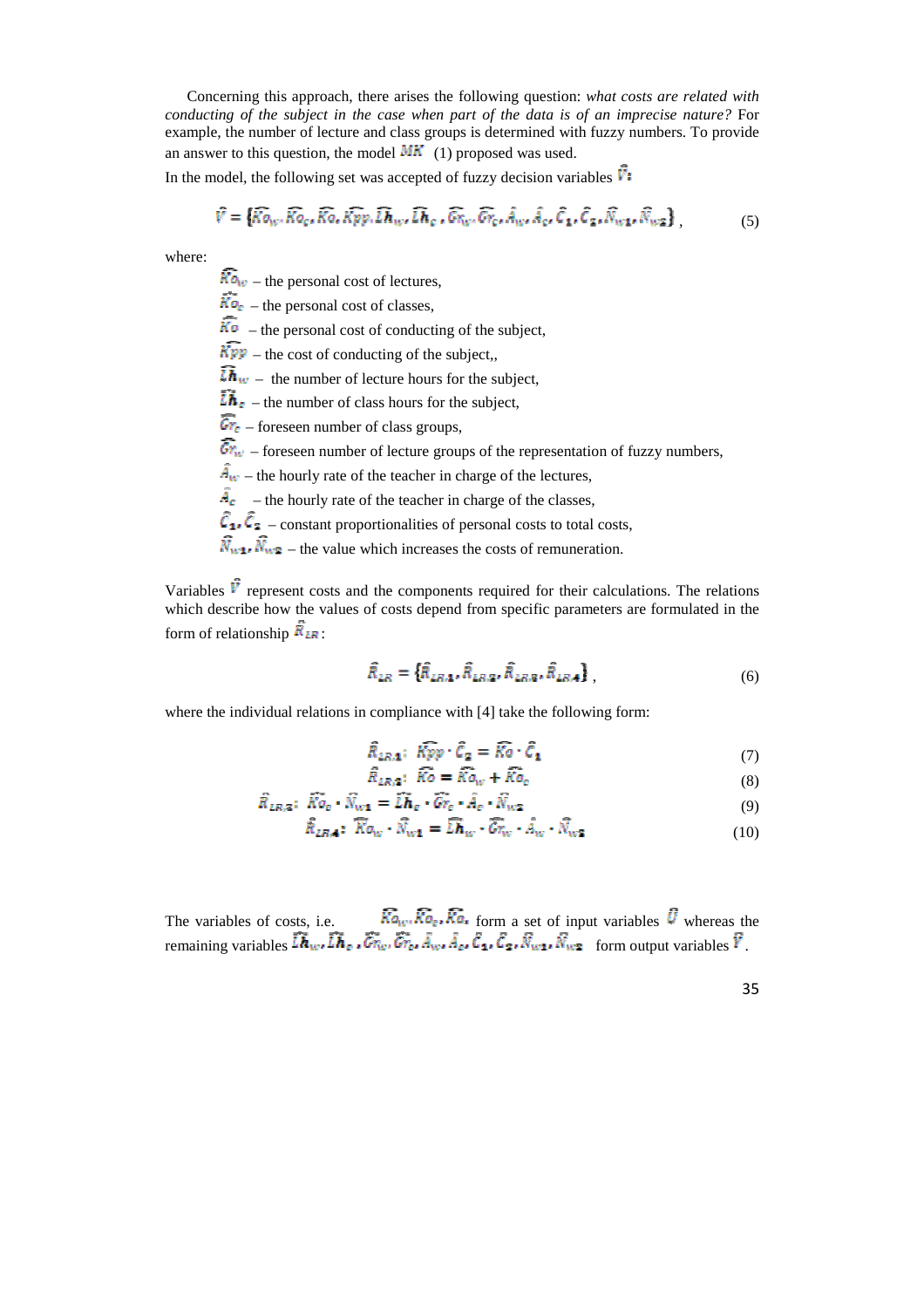For output variables, relations  $\vec{R}_{LR}$  are known which assign their values to the variables:

$$
\tilde{R}_{LR}\tilde{\gamma}_1: \tilde{Gr}_W = (2,2,2,0)_{LR}
$$
\n(11)

$$
\widehat{R}_{LR}\widehat{\gamma}_{2} : \widehat{Gr}_{c} = (3,8,2,3)_{LR}
$$
\n(12)

$$
\widehat{R}_{LR}\widehat{r}_{l\mathbf{a}}:\widehat{Lh}_{c}=(25,25,0,\mathbf{0})_{LR}
$$
\n(13)

$$
\widehat{R}_{LR}\widehat{\mathbf{r}}_{A}:\widehat{Lh}_{W} = (45.45, 0.0)_{LR}
$$
\n(14)

$$
\hat{R}_{LR}\hat{r}_{.5}:\hat{A}_{w} = (300.300, 0.0)_{LR}
$$
\n(15)

$$
R_{LR}\hat{\gamma}_6: A_c = (120.120, 0.0)_{LR}
$$
\n
$$
(16)
$$

$$
R_{LR}\hat{\gamma}_7 \colon N_{w1} = (13.13, 0.0)_{LR} \tag{17}
$$

$$
R_{LR}\hat{\mathbf{y}}_{\mathbf{S}};N_{w2} = (10,10,0,0)_{LR}
$$
 (18)

$$
\bar{R}_{LR}\hat{v}_{.9}:\bar{C}_1 = (10,10,0,0)_{LR}
$$
\n(19)

$$
R_{LR\hat{V},\mathbf{10}}; C_{\mathbf{2}} = (7.7, 0.0)_{LR}
$$
 (20)

All the variables apart from  $\widehat{Gr}_{\epsilon}$  and  $\widehat{Gr}_{\epsilon}$ , accept precise data represented in the form of singletones.

It is to be noted that those relations which occur both in set  $\vec{R}_{LR}$  and in  $\vec{R}_{LR}$  accept the form of "equivalent" relations, whose degree of fulfillment  $\hat{\mu}_i$  is defined (19). It was accepted that the degree for each relation  $\vec{R}_{LR}$  and  $\vec{R}_{LR}$  is 1 (5,  $\vec{S}_{\vec{r}} = 1$ ).

In the context of the model defined in this manner, the question concerning the cost of conducting of the subject of Economic Sciences is as follows:

*Are there such values of variables*  $\vec{u}$  (the values of costs), for which relations included in set *and relations from set*  $\mathbb{R}_{LR}$  *will certainly be fulfilled (degree*  $\mathbb{S}$ ,  $\mathbb{S}$   $\mathbb{F} = \mathbb{1}$ )?

The problem under consideration was brought down to the problems of the fulfillment of limitations  $\overline{PS}$ , and it was solved with the use of techniques of programming with limitations. The set of solutions obtained contained only one permissible solutions. The costs of conducting of the subject are as follows:

$$
\overline{Ko}_c = (31200.31200.7800.11700)_{LR}
$$
 (21)

$$
Ka_w = (35100.35100.17550.0)_{LR}
$$
 (22)

$$
\zeta_o = (66300.66300.23350.29350)_{LR} \tag{23}
$$

$$
Kpp = (95285, 95285, 33357, 41928)_{LR}
$$
 (24)

The values of the costs obtained are presented in Fig. 4.

With the size of the number of lecture groups  $\widehat{Gr}_{w}$  "*being not greater than 2*" and of class groups  $\overline{Gr}_{e}$  "*being ca. 8*", the cost of conducting the subject ( $\overline{Kpp}$ ) is between 61928 and 137213. The middle value of number  $\widehat{K_{PP}}$  is 95285. This means that we are certain that on level 1 we will obtain the cost on this level. We have a zero level of certainty that the cost will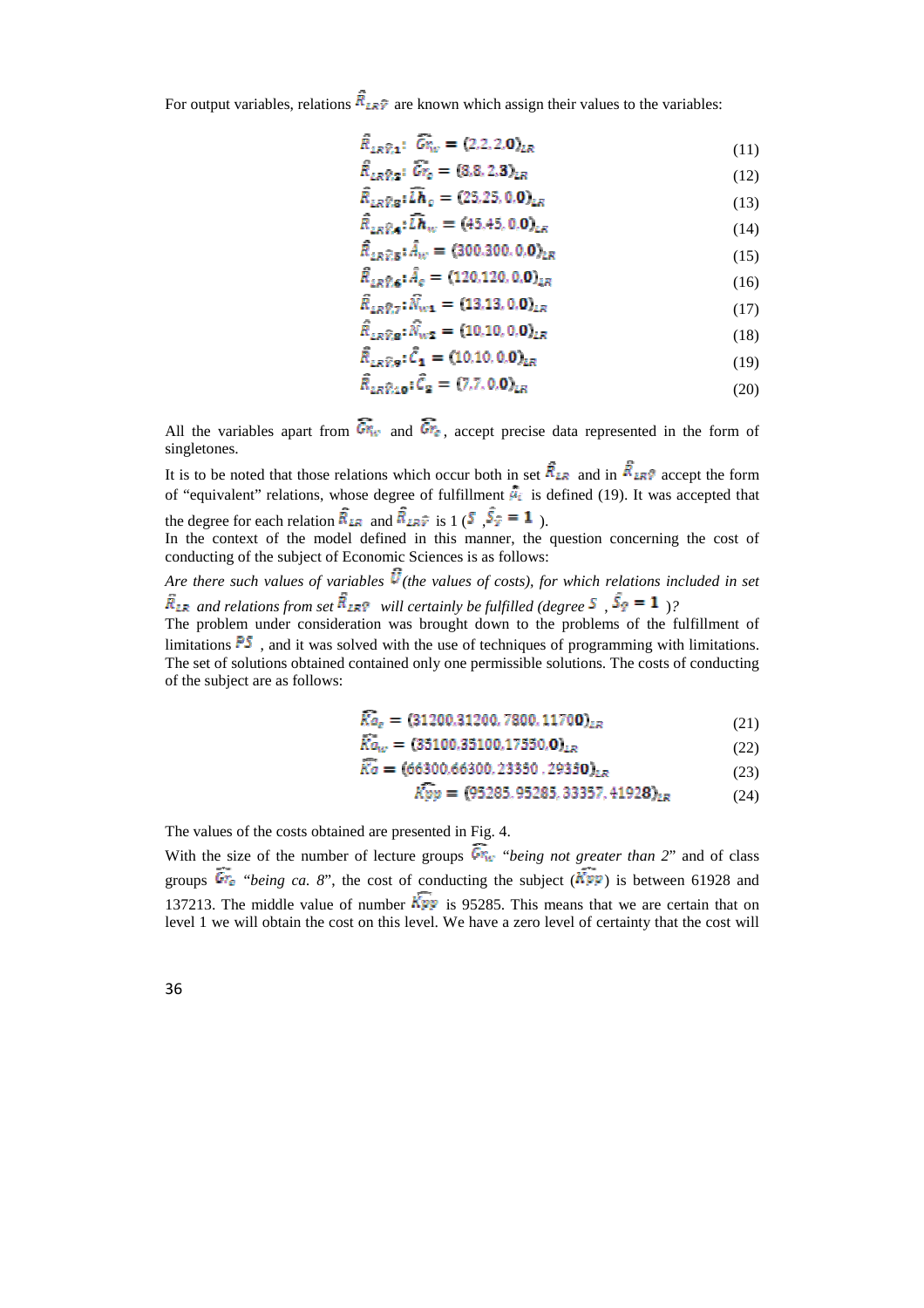reach the value of 61928 or 137213. For this reason, the level of the costs of conducting the subject is "*ca. 95285*".

The determination of the costs of conducting the subject on the basis of fuzzy numbers makes it possible to determine the range of those costs which are possible to be obtained with those data whose value is not certain and is difficult to assess with hundred percent certainty. In general, each component of cost  $\overline{Kpp}$  may be a fuzzy number in a specific space of consideration with the level of certainty being assigned. In this manner, based on the older years, one can determine the number of students on the basis of the teaching efficiency on the individual years of studies.



Fig. 4. Costs of conducting a subject: a) personal costs of classes, b) personal costs of lectures, c) personal costs of conducting a subject, d) total costs of conducting a subject *Source: Author's own studies* 

## **5. BUDGETING OF ORGANIZATIONAL ENTITIES OF AN ACADEMIC INSTITUTION**

The real revenue of the organizational entities of an academic institution forms the basis for the determination of standard revenues of these entities. The basis for the budgeting of these entities is formed by the determination of the real costs of their functioning, conducting an analysis of these costs, a formulation of actions aimed at their reduction and further the determination of their budgets. The field marked on UAR may have for example three values, where:

- U standard revenue,
- V budget assigned,
- R real costs borne.

Having the revenues estimated in accordance with the model accepted and having the costs assessed, we build the budget of the organizational entity and of the entire academic institution.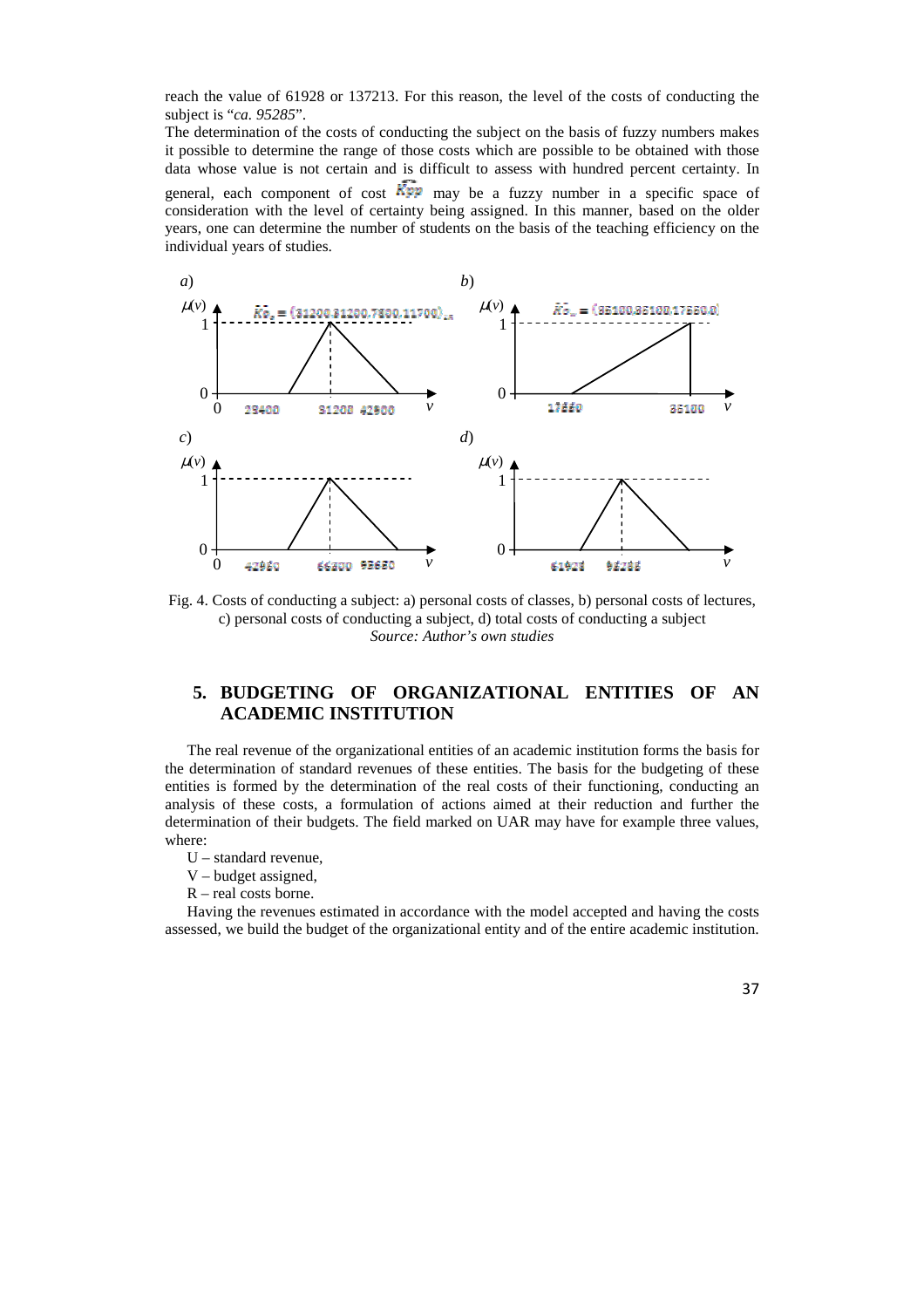However, we face the problem which concerns not only the lack of balancing of the budget but also the question as to whether those entities which are balanced are to cover the costs of other entities with worse financial results. Perhaps a good solution is to liquidate such entities regardless of the effect? What decision is to be taken? An answer to this question will be provided in the further chapter concerning provision of variants related to decision making.

### **6. SELECTED PROBLEMS OF MANAGING AN ACADEMIC INSTITUTION**

Management of an academic institution involves a selection of an optimal variant which yields the best effects possible in the form of an economic account, yet this is not all. Those who manage an academic institution are also directed by the strategy of operation. The number of candidates in a given field of studies has the greatest impact on the effects of operations in the didactic area. The number of students in a given field of studies and the teaching efficiency constitute important elements, as well; cf. Fig. 8.

We need to verify what conditions have an influence on the selection of specific fields of studies. The first factor which has an influence of the candidate choosing a given field of studies is an academic institution. Those academic institutions are selected which enjoy a high renown in the state, i.e. large academic centers with many years of tradition and a high scientific and didactic position. The second criterion is the competiveness of an academic institution, which is manifested in its scientific potential and the didactic offer. The labor market is yet another factor. This means that there is a possibility for graduates to get good jobs concerning earnings and professional satisfaction. Future candidates look at how well the graduates of a given academic institution are doing, as this provides an image of the teaching quality and an estimation of the usefulness of the knowledge and skills on the labor market. The environment is yet another important factor, which on many occasions has an influence on undertaking studies on a given field. This decision is influenced by parents, fashion, and very frequently the fact that a friend has chosen the same field of studies, cf. Fig. 9.



Fig. 5. Accounting sheet of an academic institution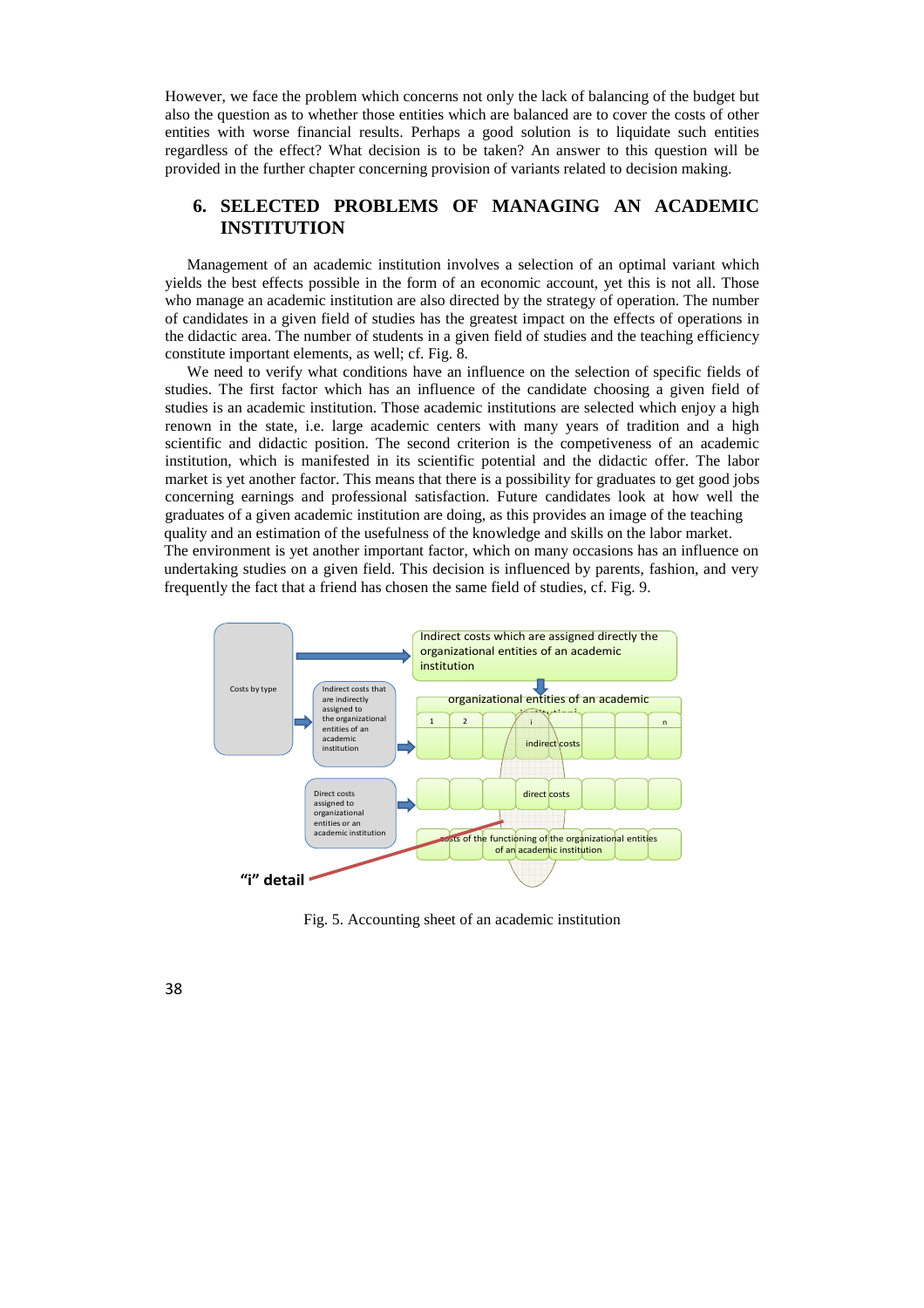



Two basic factors: the number of candidates to studies and the teaching efficiency have an influence on the number of those studying in a given academic institution. If the number of candidates to studies in relation to a given field of studies is decreasing and the number of students is also dropping, this means that such a field of studies will have to be eventually closed.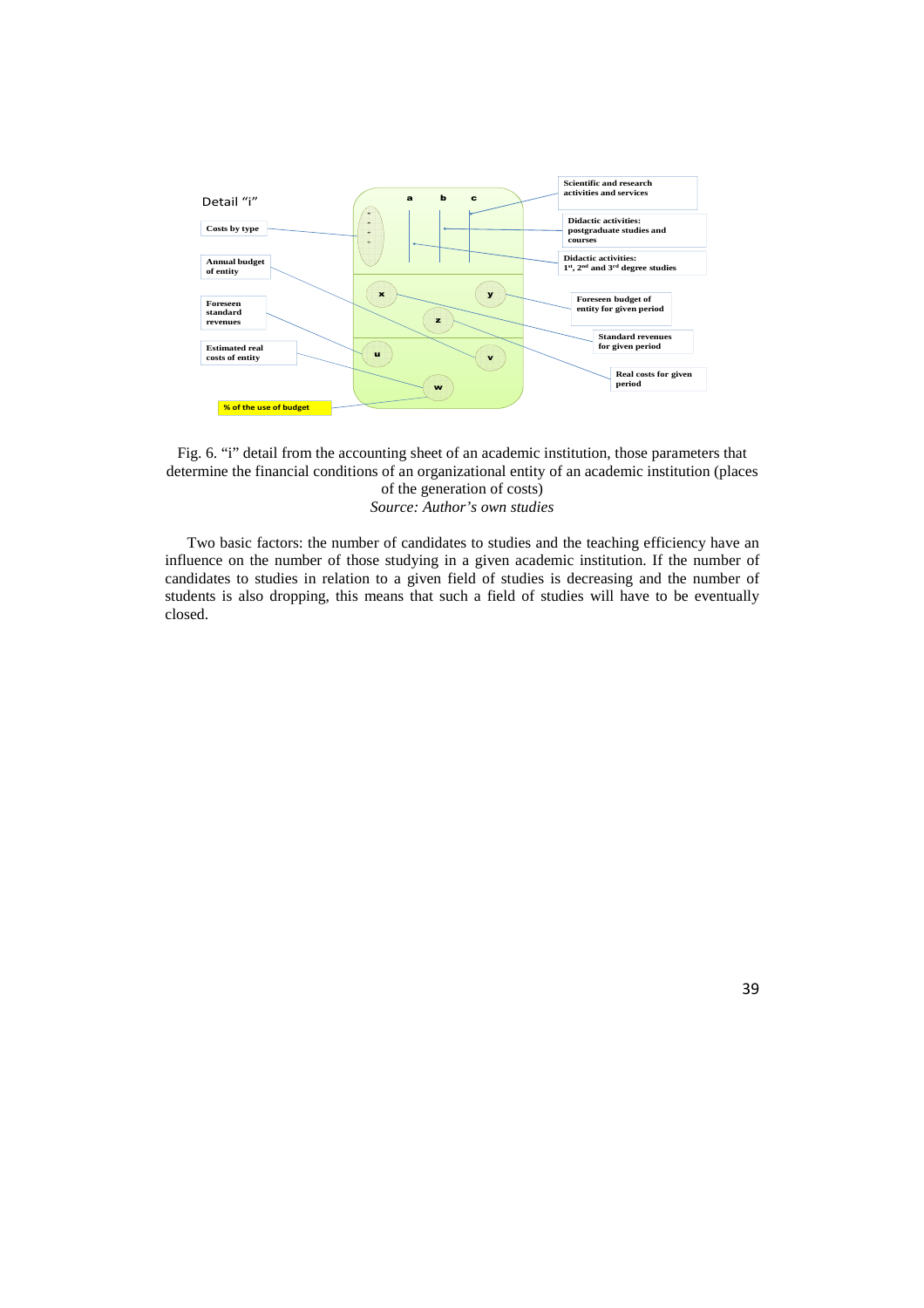

Fig. 7. Principle of budgeting of organizational entities of faculty *Source: Author's own studies* 



Fig. 8. Those factors which have an influence on the effect of the operation of an academic institution *Source: Author's own studies* 

If, however, admittance of students to the first year of studies compensates for the decreasing number of students on higher years, this means a stability of a given field of studies. In those conditions when as a result of high numbers of those recruited and a high teaching efficiency a given field of studies has a growing number of students, this demonstrates a development and constitutes a certain source of revenues for the academic institution; cf. Fig. 10.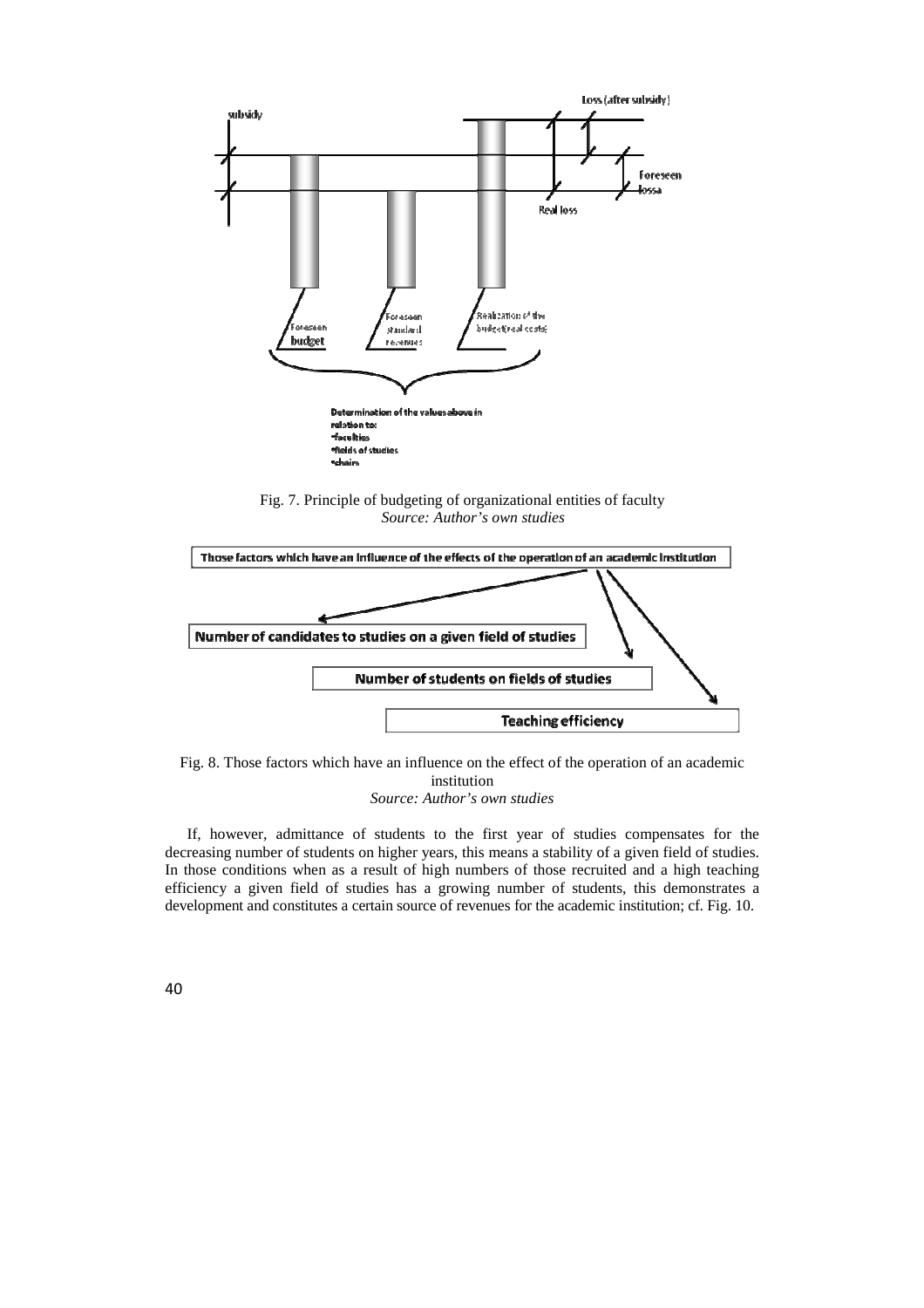

Fig. 9. Those factors which have an influence on the number of candidates to a given field of studies *Source: Author's own studies* 

The teaching efficiency as an element which has an influence on the number of students depends from students, i.e. if they want to study and to complete studies, or whether they change their university or the field of studies; or, perhaps as a consequence of various events, they decide to resign from studies.

The effects of the operation of an academic institution depend from the factors discussed above, which have different consequences; some of these deteriorate these effects and others make these effects stronger. This may for example mean a large number of students and a high teaching quality. Management of an academic institution consists in choosing such a decision which will eventually result in its development in safe conditions of financing.



Fig. 10. Those factors which have an influence on the number of students on a given field of studies

*Source: Author's own studies*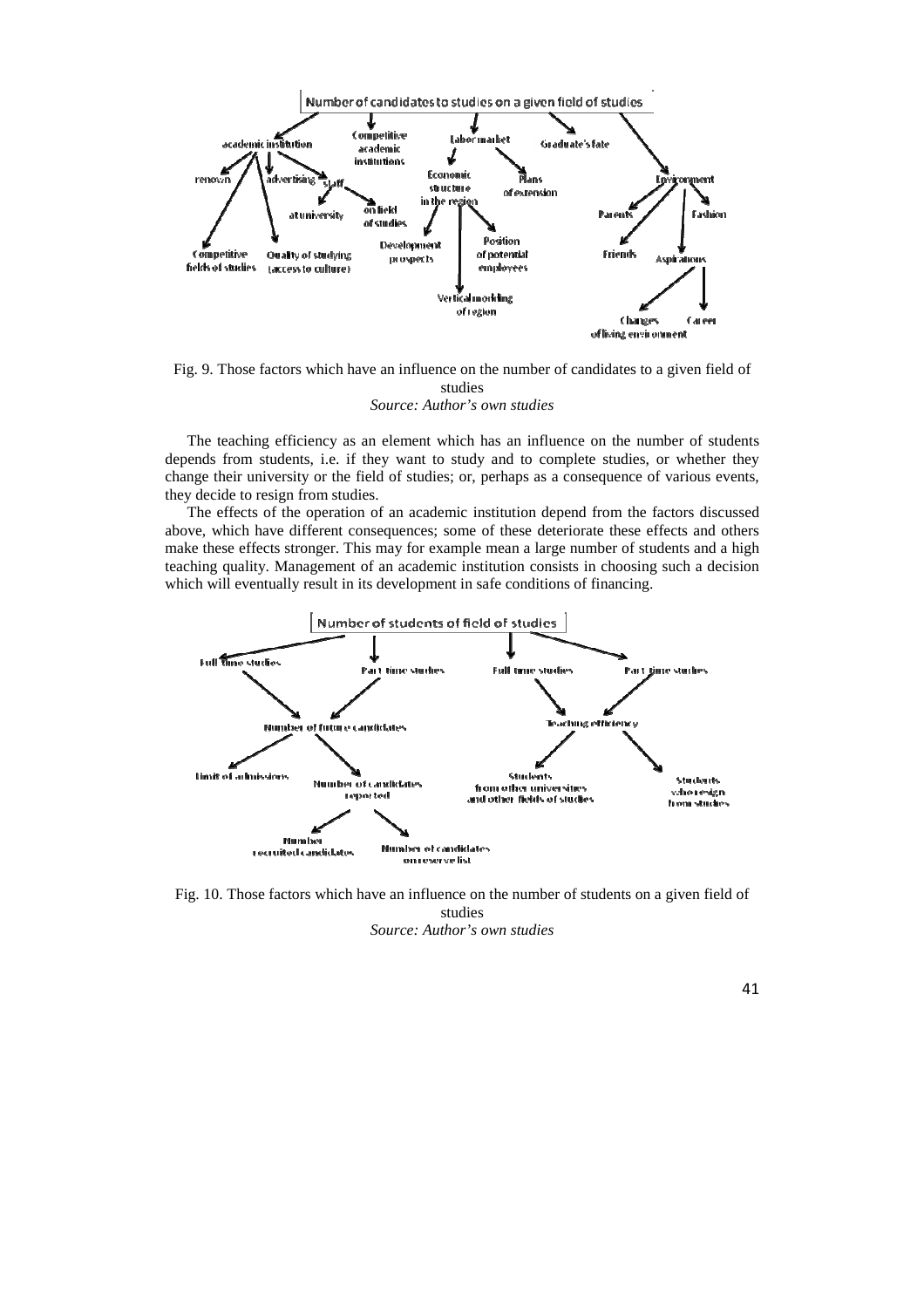In the model proposed of the management of an academic institution, various variants of solutions are taken into account, cf. Fig. 11. The results obtained of the analyses conducted facilitate the choice of those which the manager recognizes as the most favorable ones. The choice is made with the use of a multi-criteria method on two stages:

- determination of a set of compromises (a set of Pareto-optimal solutions)
- selection of the best solution from the set of compromises



Fig. 11. Variation of decision making *Source: Author's own studies* 

Optimum in Pareto sense, Fig. 12:

- determination of the area of solutions
- determination of the area of possible solutions
- determination of the area of possible solutions in Pareto sense determination of optimal solution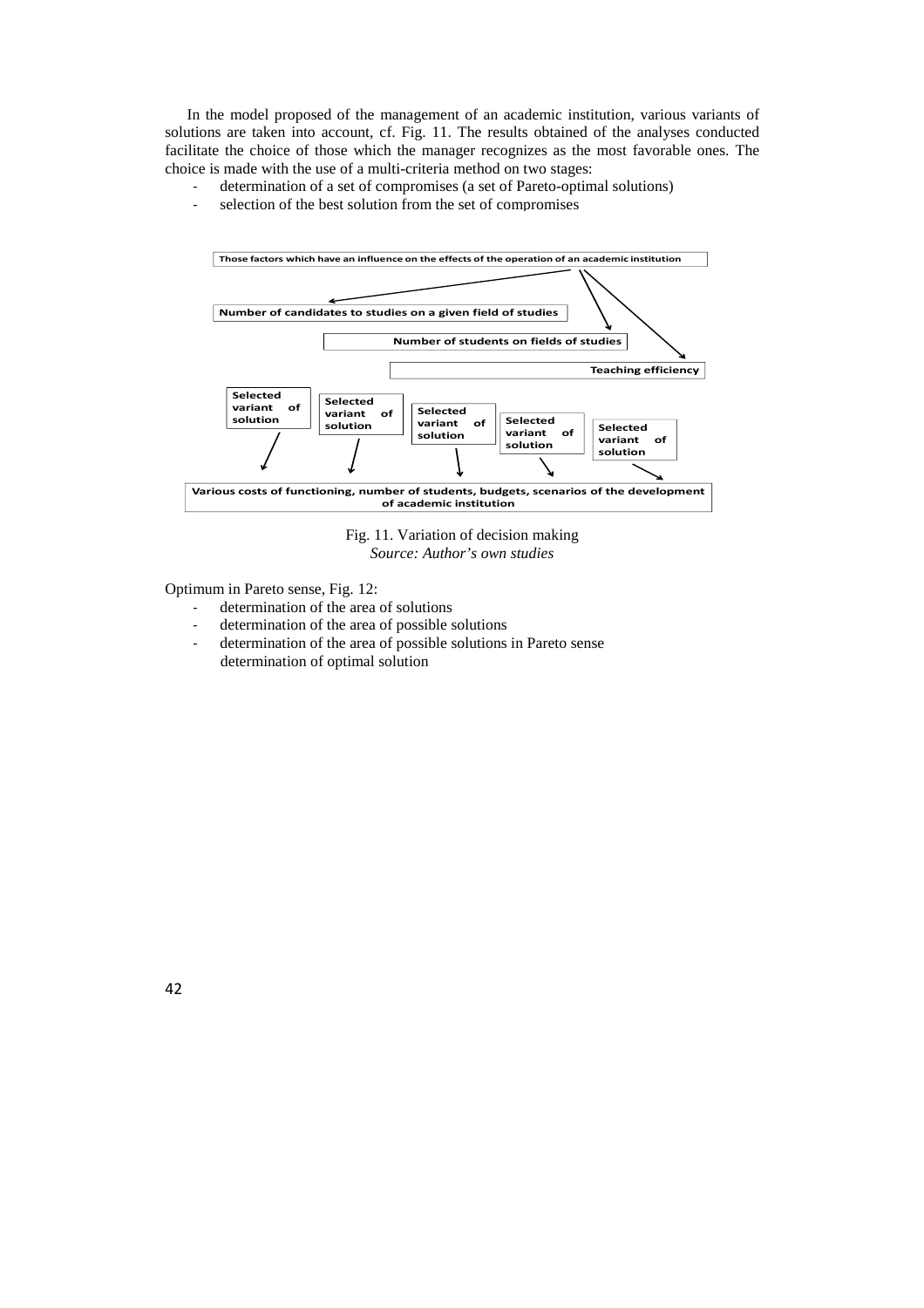

Fig. 12. Estimation of costs of the number of students by experts according to the estimation of the influence of factors on the functioning of an academic institution *Source: Author's own studies* 

If we select as an optimal solution, i.e. the use of the minimum cost criterion, our decision concerning a limit of admissions denotes value in Fig. 12, which is specified as the selected solution.

## **7. SUMMARY AND CONCLUSIONS**

The model proposed of the management of an academic institution through the determination of costs and budgeting makes the following possible:

- an analysis of the costs of the subject conducted, of the field of studies, the organizational entity, the faculty, the academic institution,
- provision of data for the management of an academic institution concerning estimation of costs on the basis of the variables possessed, and also with the level of the university's budget being specified,
- an estimation of the impact of the creation of new fields of studies on the costs of conducting of the existing fields of studies.

Directions of further research:

- an extension of the model to include issues of the comparison of data foreseen with the realization,
- determination of the costs of the specific operations in an academic institution,
- implementation of a system to support decision making in the management of an academic institution.